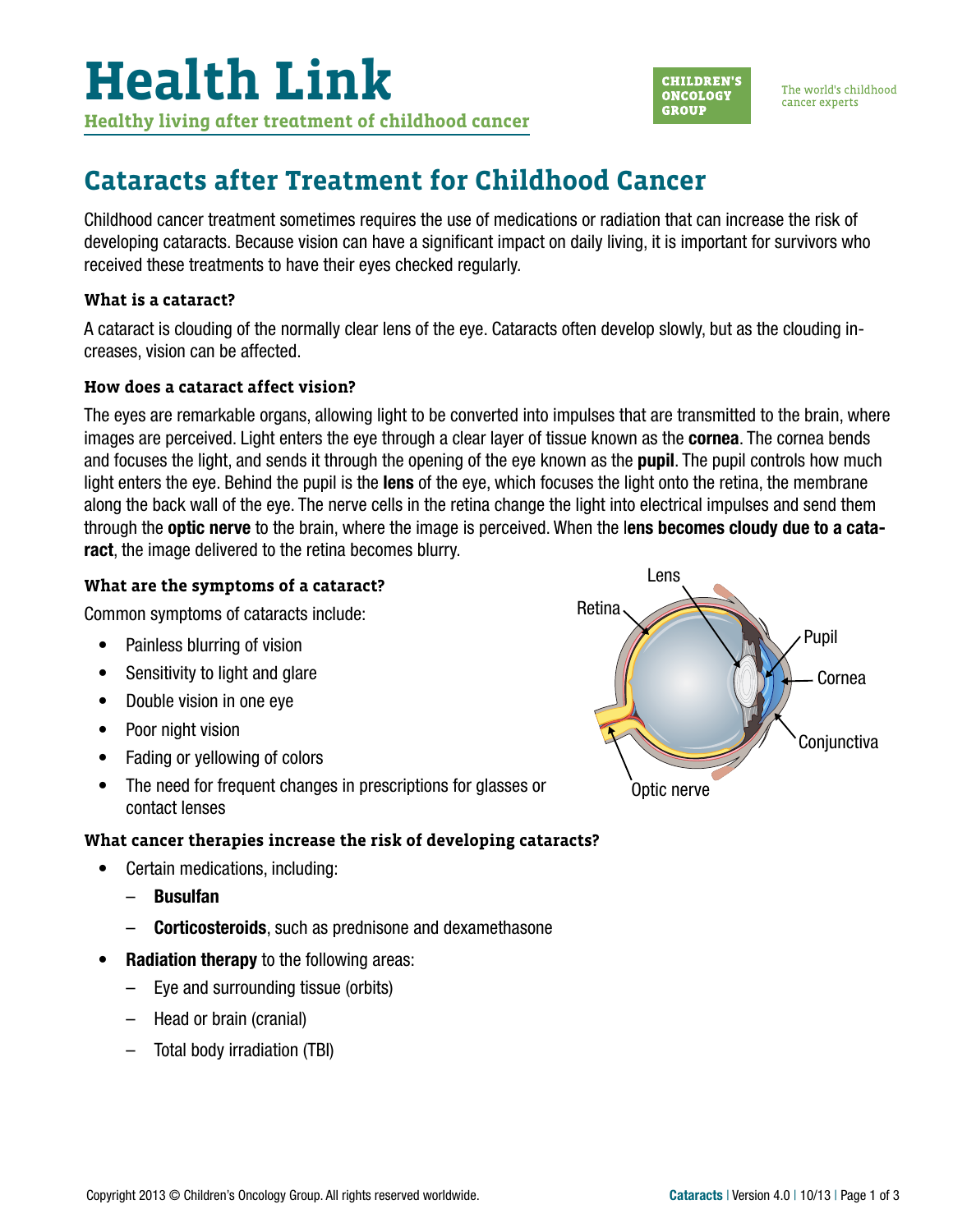# **Health Link**

**Healthy living after treatment of childhood cancer**



The world's childhood cancer experts

#### • The risk for cataracts increases with:

- Higher radiation doses
- Frequent exposure to sunlight
- The passage of time (the longer off therapy the survivor is)

#### **What monitoring is recommended?**

- Have an eye examination every year during your regular check-up
- See an eye specialist (ophthalmologist or optometrist) for a full eye evaluation:
	- $-$  Every year if you had:
		- TBI
		- High doses (30 Gy or 3000 cGy/rads or higher) of radiation to the head, brain or eyes
		- A tumor involving the eye
	- $-$  Every 3 years if you had:
		- Lower doses of radiation

#### **How are cataracts treated?**

Not all cataracts need treatment. In many cases, an ophthalmologist may monitor the vision closely over many years, and will recommend treatment if and when it becomes necessary. The only treatment for cataracts is surgical removal of the lens and replacement with an artificial lens. Today, cataract surgery is a low-risk procedure that is performed on an outpatient basis and usually is successful in restoring vision.

#### **How can I keep my eyes as healthy as possible?**

- Wear sunglasses with UV protection when in bright sunlight.
- When participating in sports, be sure to select protective eyewear that is appropriate for the sport. Eyewear worn for sports should be properly fitted by an eye care professional.
- Avoid toys with sharp, protruding or projectile parts.
- Never play with fireworks or sparklers of any kind to avoid accidental injury.
- Be careful when working with hazardous household chemicals.
- Wear protective eyewear when using a lawnmower, power trimmer, or edger, and when working with dangerous equipment in the workshop.
- If you do experience an eye injury, seek medical attention promptly.

Written by Teresa Sweeney, RN, MSN, CPNP, After Completion of Therapy Clinic, St. Jude Children's Research Hospital, Memphis, TN; and Wendy Landier, RN, PhD, CPNP, CPON®, Survivorship Clinic, City of Hope National Medical Center, Duarte, CA.

Reviewed by Lisa Bashore, PhD, RN, CPNP, CPON®; and Joan Darling, PhD